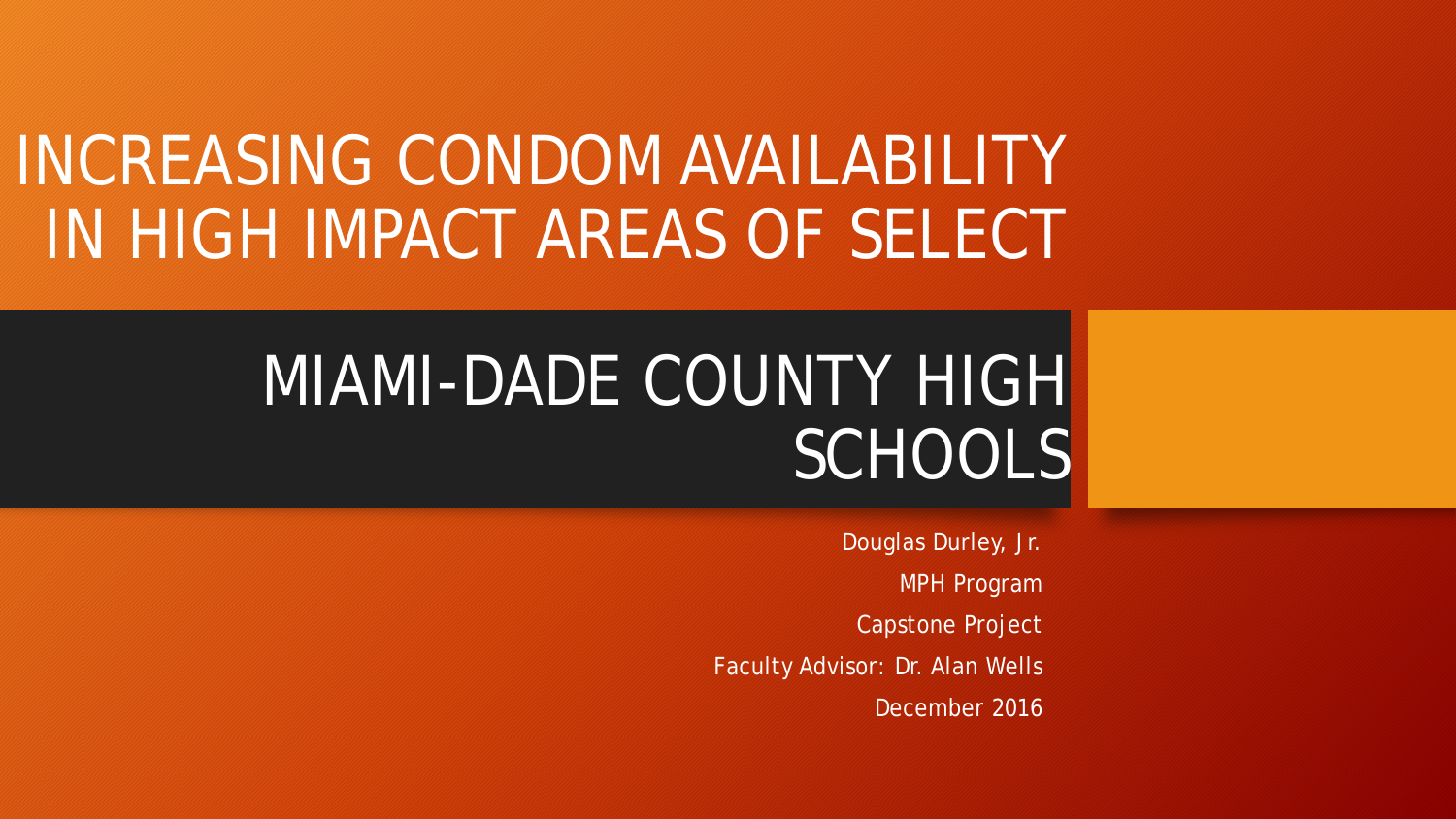#### Introduction

- Miami-Dade County is the epicenter for new Sexually Transmitted Infections (STI) in the state of Florida. From 2013-15:
- ▶ 10,946 average annual cases of chlamydia
- 2,469 annual cases of gonorrhea
- $\geq$ 446 annual cases of infectious syphilis
- Florida Department of Health in Miami-Dade County (FDOH-MD) has seen a significant increase in STI rates among high school students through the Healthy Teens Initiative Expos.
- In 2015-16, FDOH-MD conducted testing in 21 high schools within high impact zip codes.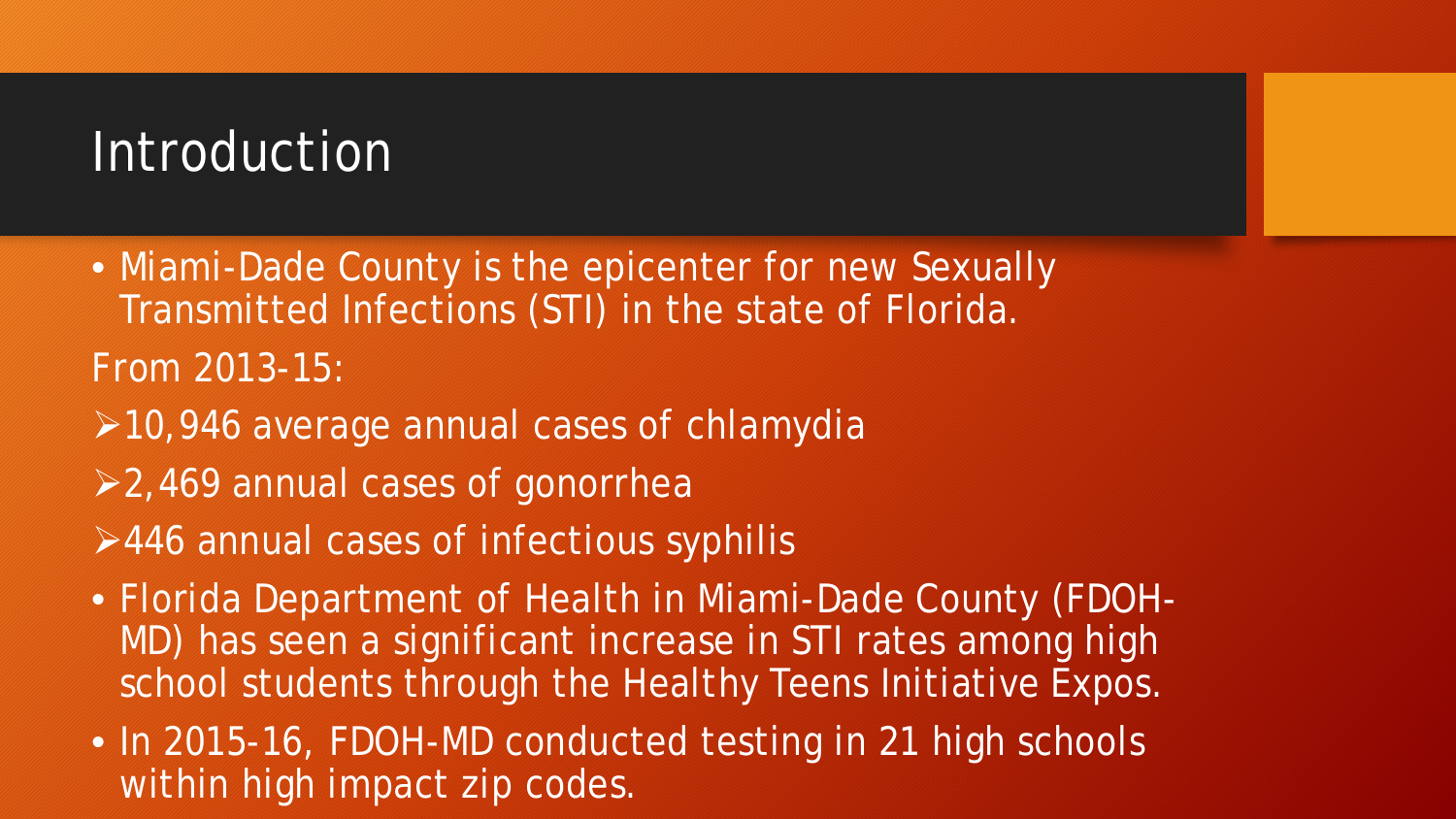## Introduction (cont.)

#### **2014 NEW HIV DIAGNOSES**



- As of 2014, Miami-Dade County ranks 1st among Florida counties for the highest number of new HIV/AIDS cases.
- Miami-Dade County accounted for 25% of Florida's new HIV diagnoses, and 2% of new cases in the US.



- From 2010-14, there has been a constant increase in reported STIs in the state of Florida.
- The number of reported STIs in Florida is similar to the rates for the entire United States.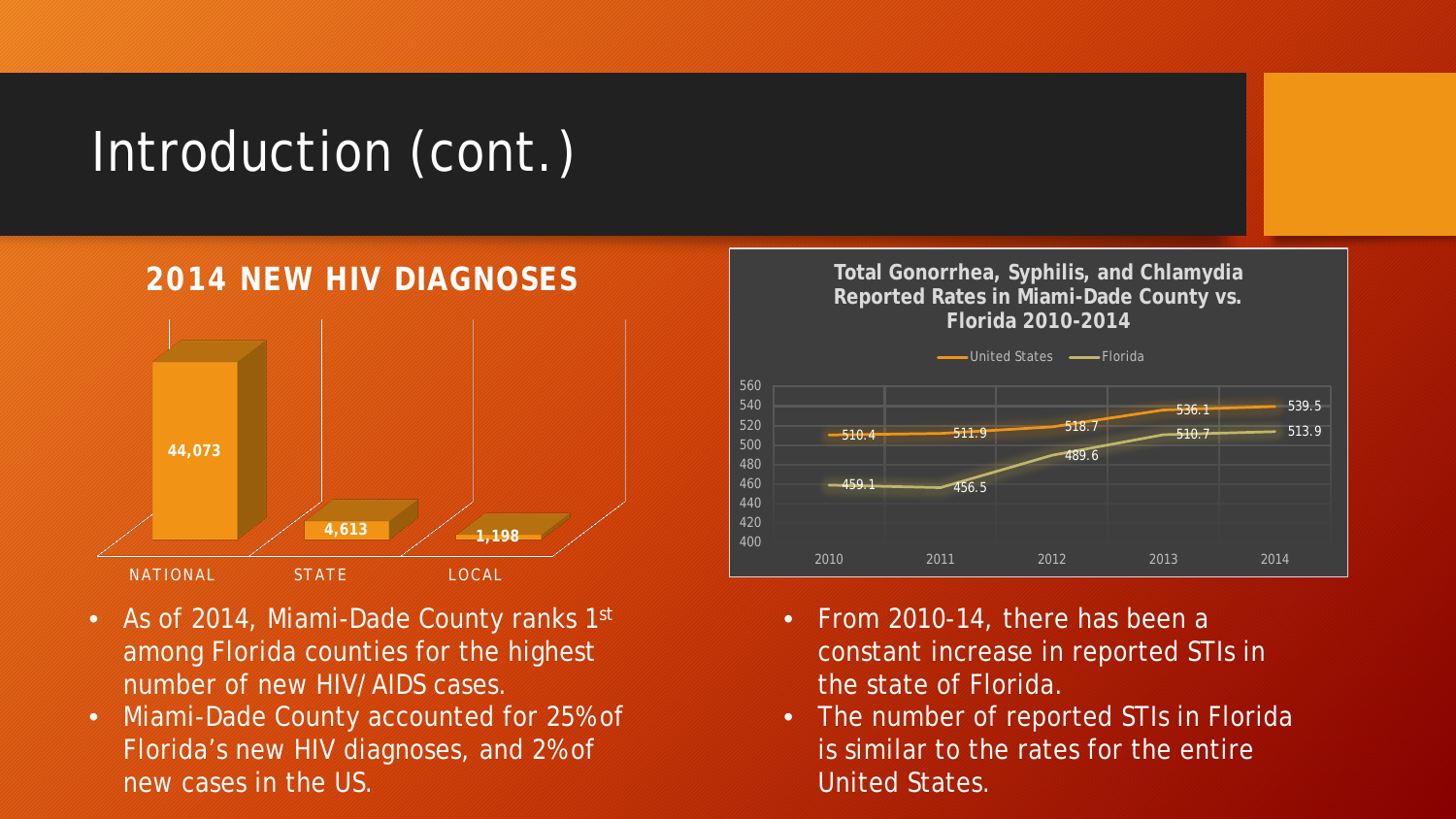## Introduction (cont.)

#### **2014-15 Healthy Teens Expo Data**

- 1,733 students tested for HIV, 1 positive case linked to care
- 1,113 students tested for chlamydia, syphilis, and gonorrhea  $>78$  tested positive for chlamydia  $\geq 8$  tested positive for gonorrhea  $\geq$  2 tested positive for syphilis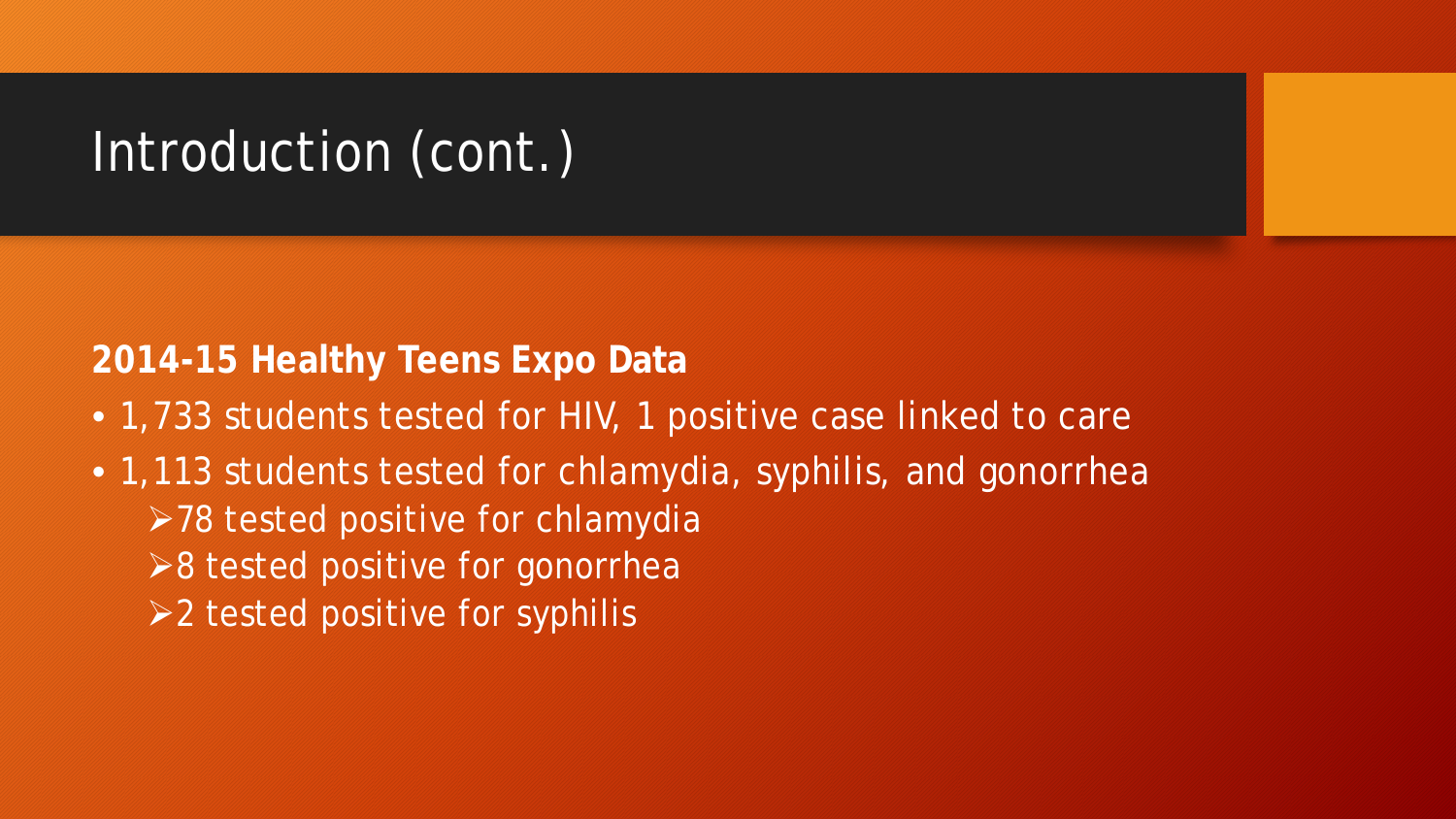#### Purpose/Aim

**The project has two primary aims:** 

- To explore and describe local factors and reasons for student's behaviors in negotiating and engaging in sexual activity that contributes to the STI rates in Miami-Dade County public high schools.
- To increase condom availability to high school students by recruiting businesses nearby high schools in high impact areas.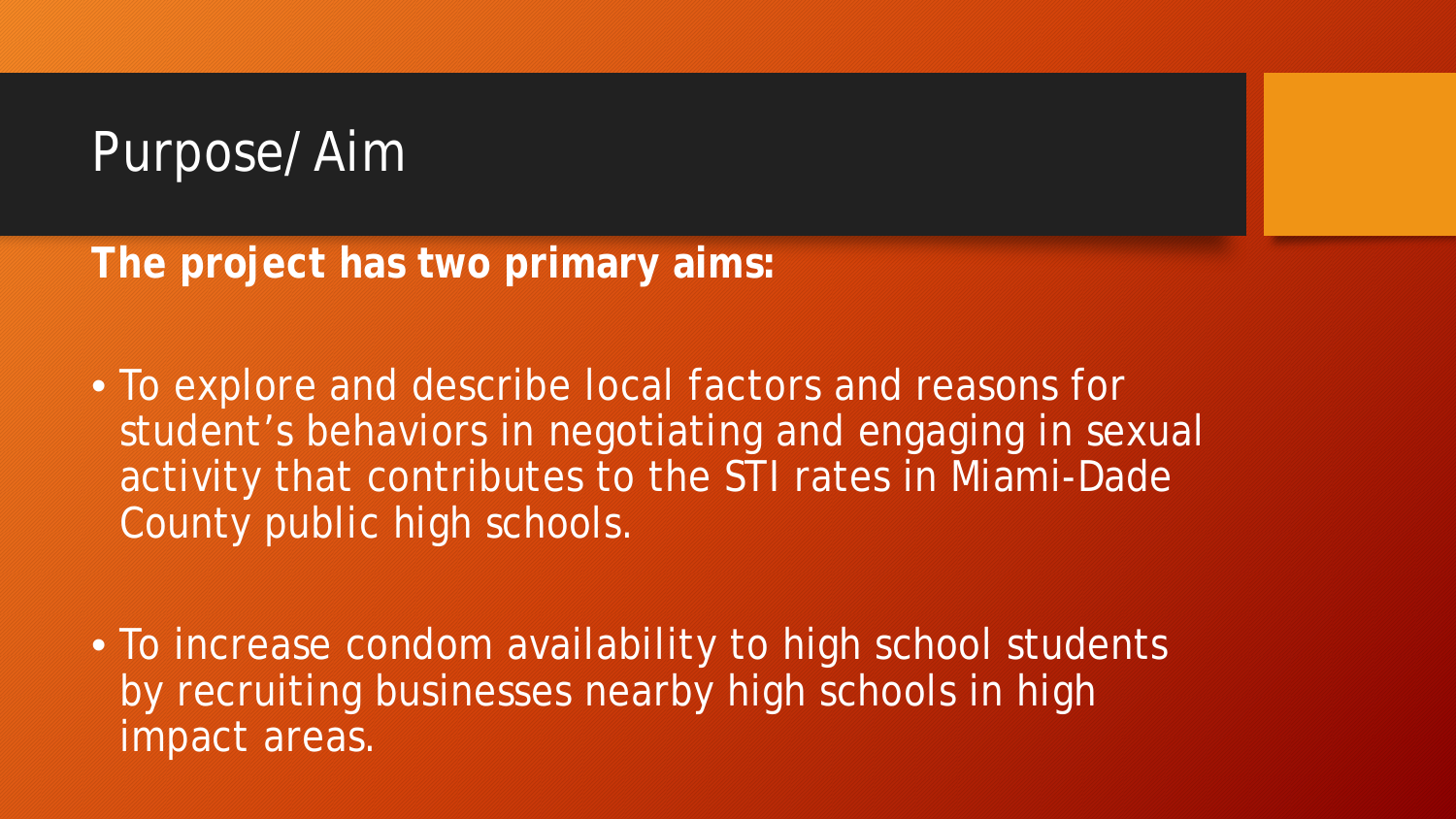#### **Methods**

- Business recruitment surrounding five previously identified priority high schools in high impact areas.
- Provide condoms and STI educational materials to recruited businesses.
- Generate survey for students at annual Healthy Teens Expo.
- Follow-up evaluation of recruited businesses including but not limited to a condom count.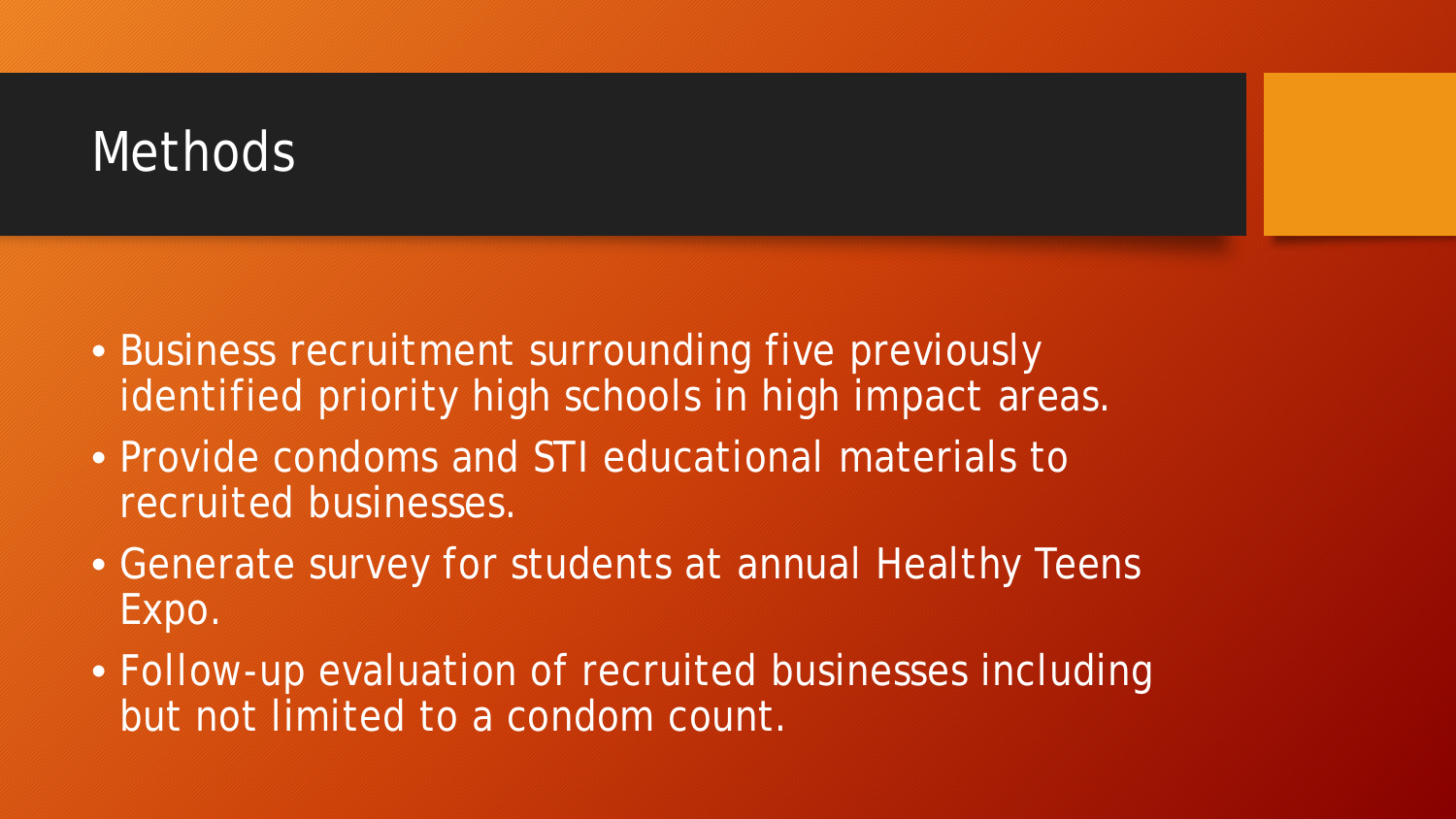#### Results

Priority high schools in high impact areas: **Booker T. Washington Senior High School North Miami Senior High School North Miami Beach Senior High School Turner Technical High School Southridge Senior High School**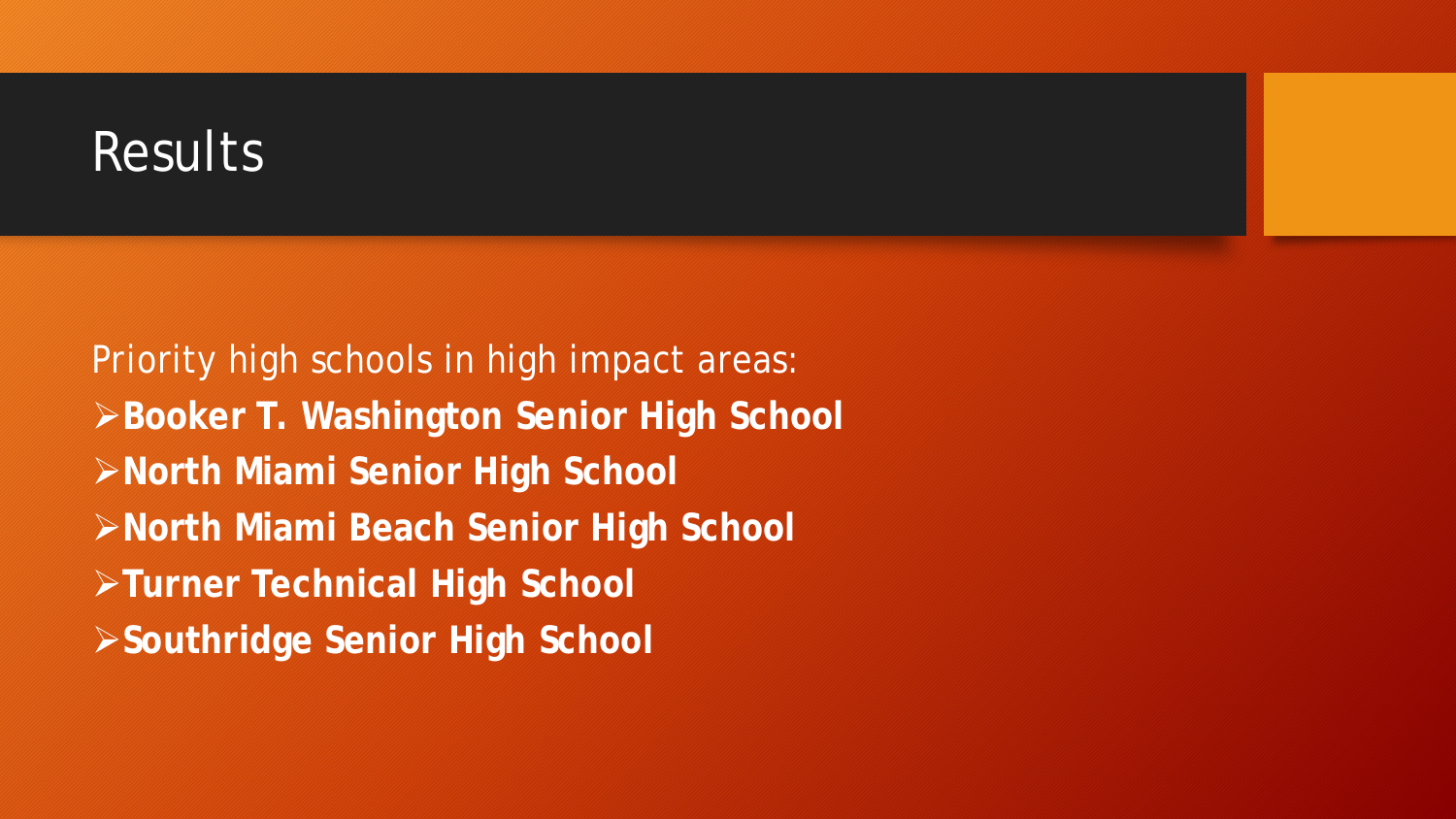#### Results

- Surveys were collected at two Expos and business recruitment was conducted around five priority high schools.
- A total of 99 surveys were collected from students.
- A total of 13 businesses were recruited.
- 2,222 out of 3,250 condoms distributed to business were provided to customers.
- Businesses reported many students picking up condoms.
- Students were not requesting additional STI/HIV materials or inquiring about additional condom distribution locations.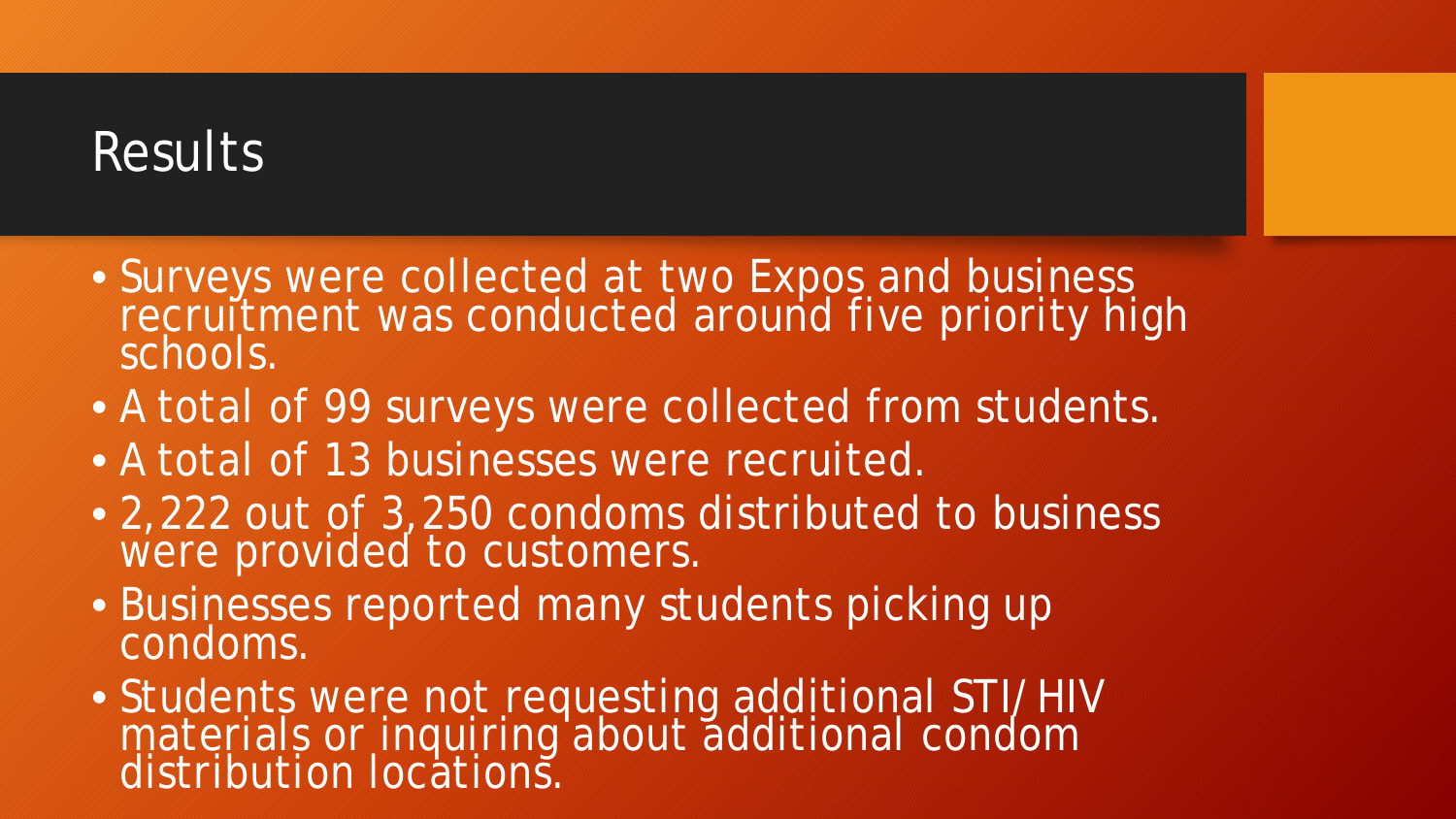#### **Discussion**

- Project need for condom availability around selected high schools in high impact areas of Miami-Dade County.
- 2014-15 Healthy Teens Expo identified a number of students who tested positive for various STIs.
- Survey data helped stimulate conversation to understand why students may be hesitant to use condoms.
- Survey data indicated that students had a high level of comfort with picking up free condoms from teen friendly venues, but some female students were opposed due to<sup>o</sup><br>embarrassment.
- A delay in the survey approval process and a smaller turnout at Expos were two major project limitations.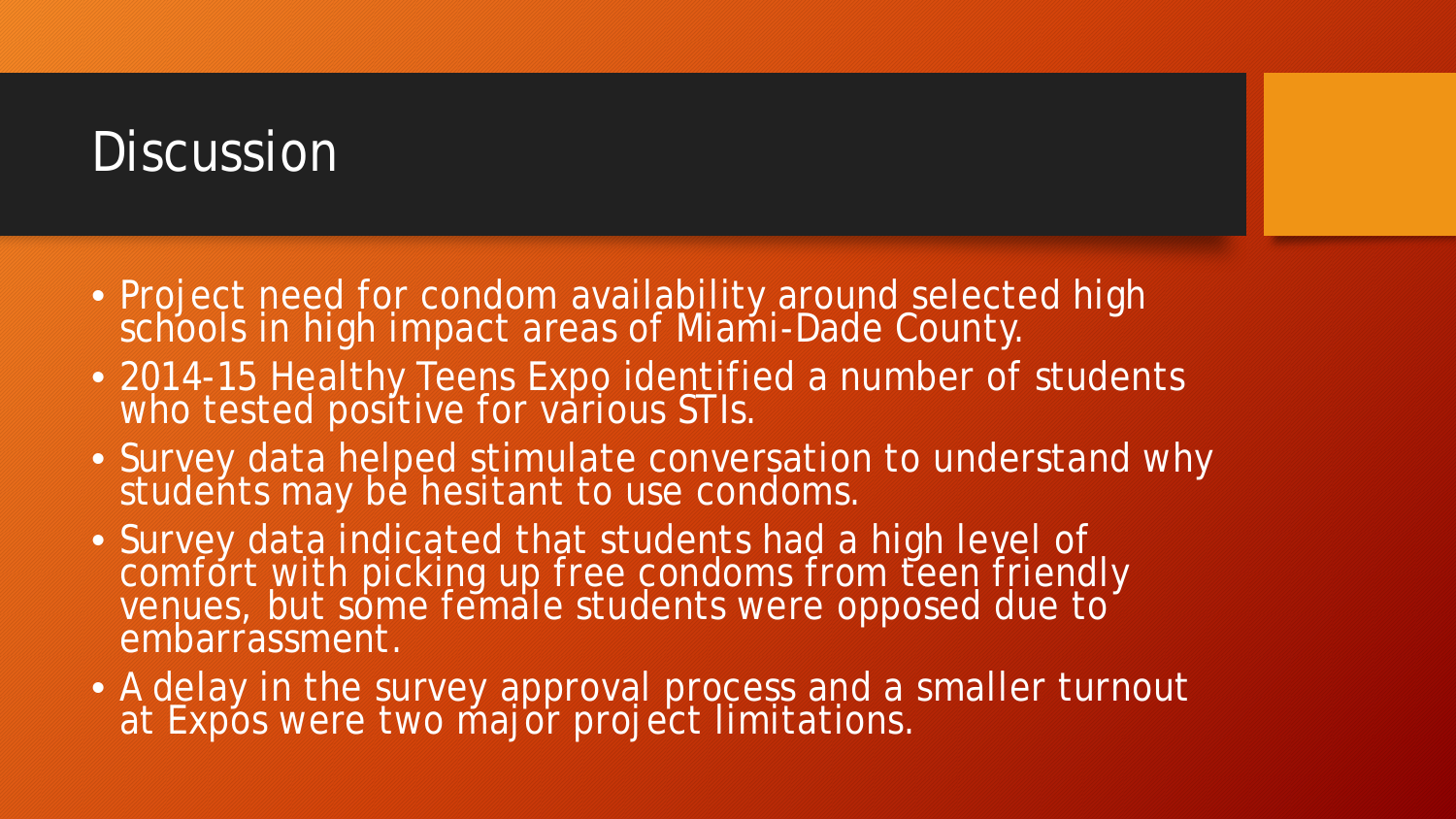### Conclusion

- Lack of education and access to prevention materials (eg. condoms) are key contributors to increasing STI rates among high school students.
- Students were educated on misconceptions regarding modes of transmission and risk factors and provided with resources for engaging in safer practices.
- Condom availability was increased surrounding 5 out of 10 priority high schools through the recruitment of 13 teen friendly businesses.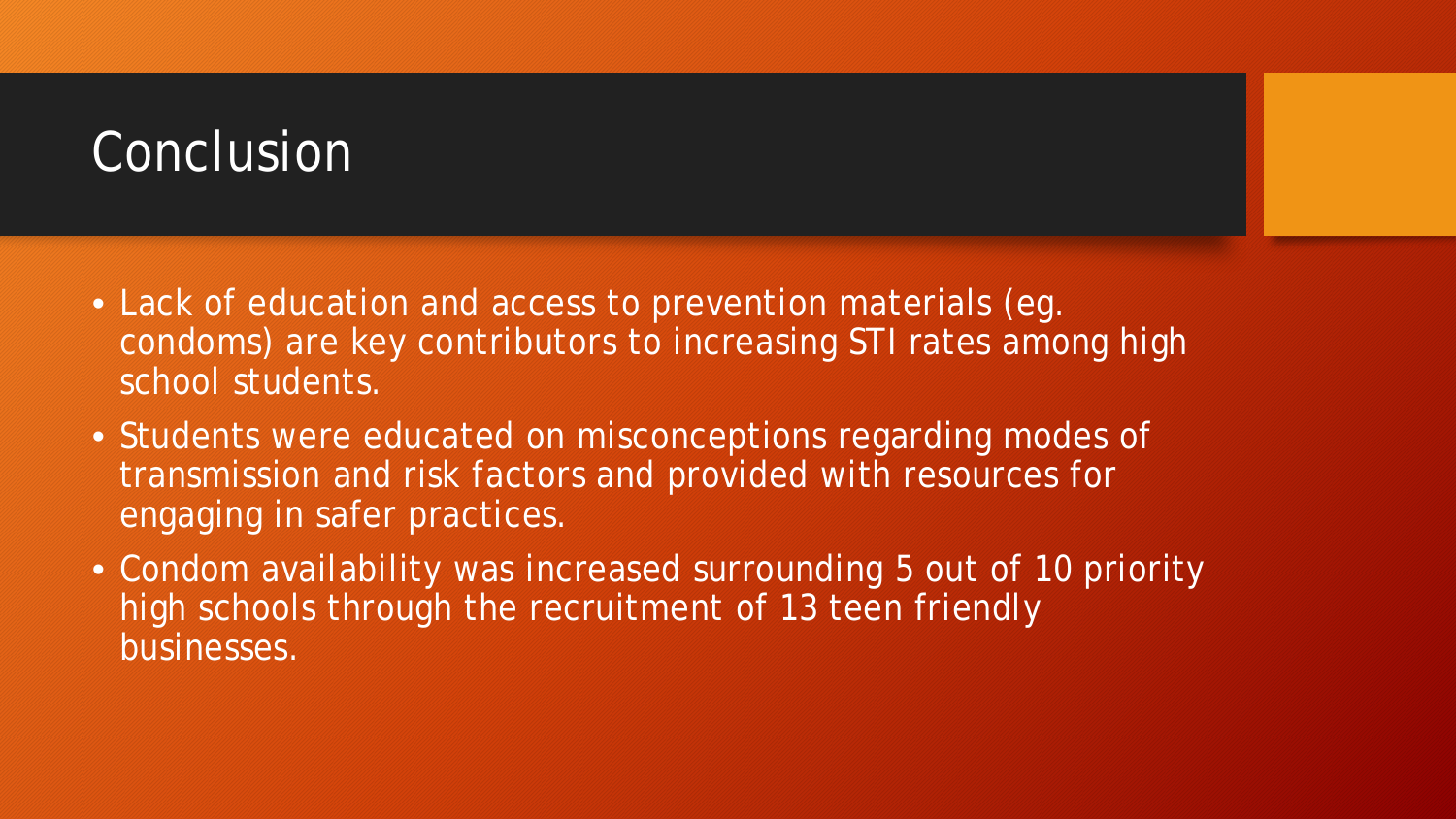#### Future Recommendations

- Create intervention programs that focus on STI/HIV education in high schools to increase awareness and promote prevention.
- Continue to focus on recruiting businesses in high-risk areas based on surveillance data.